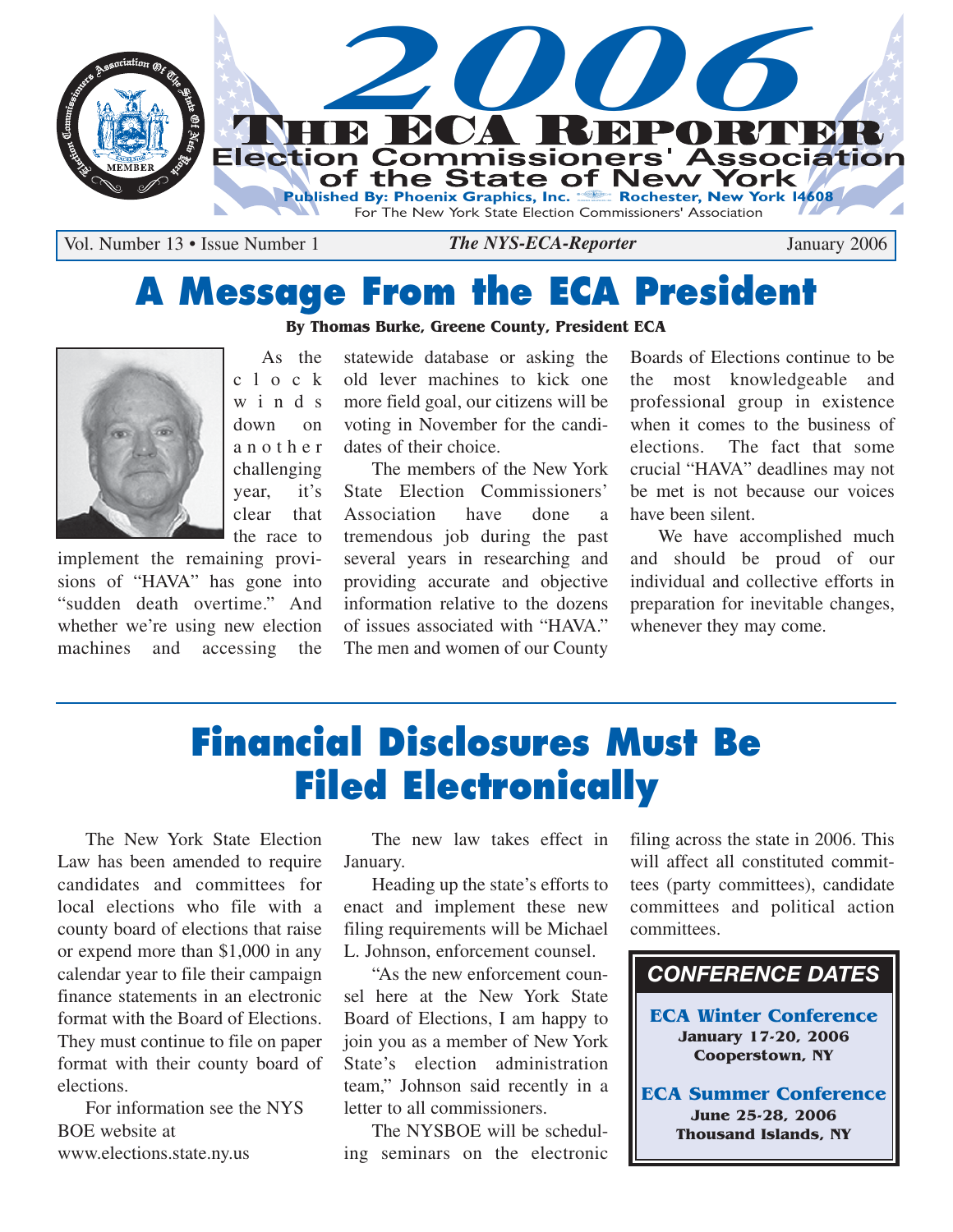

## **Be Careful What You Ask For…**

**ECA Legislative Committee Chairman's Report William W. Scriber, Oswego County**



For a number of years the Election Commissioners' Association has in one way or the other advanced the concept that county boards needed to consolidate elections. This was like Don Quixote jousting at windmills, as many in state and county government saw it as a non-issue. During this last legislative session, with the short time period of implementation and the need for centralized control of the distribution of the new voting machines and voting machine technology, the state legislature saw only one way to accomplish this — centralized county board control of all elections operations.

As often is said, be careful what you ask for as it might come true well, that seems to be on the lips of many county boards as we try to implement this new state law, in many cases with the involvement of county legislatures, administrators and county executives.

A few county legislatures have bravely embraced this new responsibility and made the planning and

## **From the Editor:**

"Thank you" for the articles received that made this issue possible. Shame on those that did not send an article.

budgeting adjustments, while other counties have met it with outright reluctance and stubbornness. Many county legislatures are still fighting the battle they lost last year when the state legislature passed the Election Improvement and Consolidation Act of 2005.

The bottom line is that counties must clearly see that the elections process is a fundamental building block of a free, democratic society. It is just as important as snow removal, highways and planning departments. People must feel that their election system is both fair and also funded to the level that gives them confidence that the system works. The wrangling over funding for items, which are now mandated by state and federal law, does a disservice to both the voters and county residents. The election system in each county should not be held hostage to some legislature's inability to come to terms with the reality that the state legislature has mandated how the election system will work. Just like other services and departments in county government that are required by law to exist in the county structure, we, the Board of Elections, have a clear and important mandate that must be funded to ensure all the democratic process is guaranteed to work.



## **Legislative Draft Preview**

## 1.) **Split Shifts for Election Inspectors**

*(Addition to New York State Election Law Section 3-400)*

#### PROPOSAL:

Permit Boards of Elections to employ election inspectors for half-day shifts with proper adjustment to canvass sheets and procedure.

## 2.) **Eliminate the Costly and Unnecessary "Residency Address" in Board Notices** *(Amend New York State Election Law Section 4-122)*

#### PROPOSAL:

Boards of Elections are required in their official publications of candidates to state the "home address" of the candidate. This creates an unnecessary addition in line space in advertising and increased advertising cost and additional security concerns.

#### 3.) **County Elections Commissioners Assurance of Appointment**

(Amend New York State Election Law 3-204 (4))

#### PROPOSAL:

After 30 days of submission of a certificate of nomination by an authorized county committee for appointment and without action of the county legislature said nomination shall be deemed valid and commissioner appointed.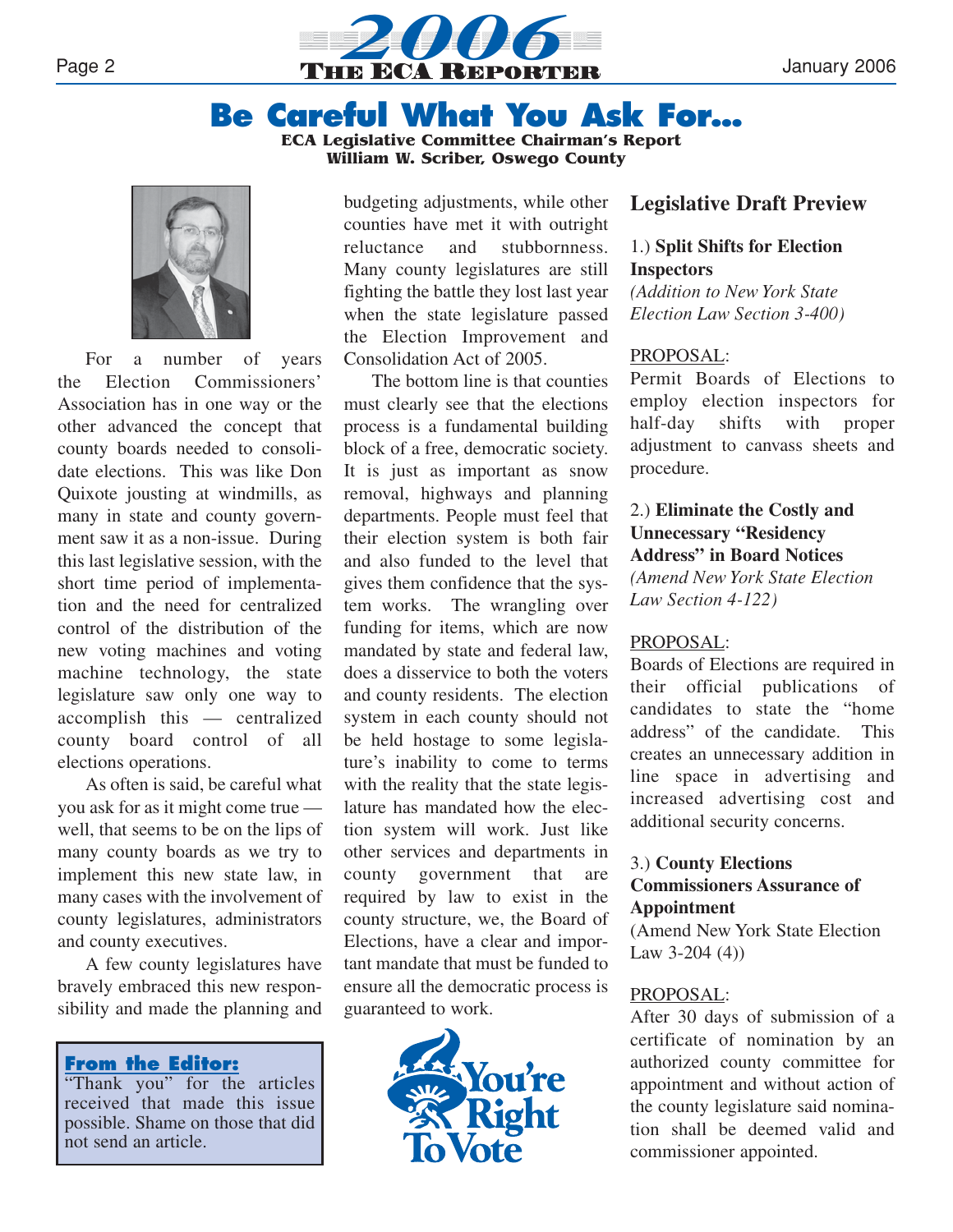

## **Student Interns**

**By Sue Fries, Cattaraugus County**

The Cattaraugus County Board of Elections and the Allegany-Cattaraugus BOCES Student Government Intern Program have joined together on election night for the collection of the results. About 20 student interns volunteer to answer the telephones and receive calls from our 79 election districts and distribute results to the Information Services Department for posting on the internet.

It usually takes less than an hour to have all our districts called in and posted on the county web page.

The students have made several suggestions to make the process more accurate, such as both inspector and student should use the same result sheet. This has been implemented and resulted in



fewer problems.

The election workers are happy they can get through to a live person after working 15 hours or more. They can go home sooner instead of having to get busy signals or being placed on hold. Some interns act as runners carrying the results between those answering the calls and the BOE staff and data processing department downstairs.

There have been years when we have had bad weather on election day and wonder how we're going to get the results using the office staff only, but the interns have always been reliable.

The student interns get credit towards their Student Government class for volunteering. We could not get the results out as fast as we do without them. The cost is also favorable as the interns are volunteers, but the legislature provides some funding to the intern program, which is assigned a teacher through the Board of Cooperative Educational Services or BOCES.

If you need inexpensive, reliable labor on election night, consider teaming up with students in your area.

# **Election Commissioners' Association of New York State Regions/Chairpersons**

| <b>Region 1</b><br>Chairman:<br>Tony Scannapieco,<br>Putnam<br>Susan Bahren,<br>$Orange***$                                                                                        | <b>Region 2</b><br>Chairman:<br>Diane Wade,<br>Saratoga<br>Cathleen Rogers,<br>Hamilton                                                                           | <b>Region 3</b><br>Chairman:<br>Robin M.<br>St. Andrews<br>St. Lawrence***<br>Deborah Pahler,<br>St. Lawrence | <b>Region 4</b><br>Chairman:<br>Sheila Ross,<br>$Otsego***$<br>Edward Szczesniak,<br>Onondaga | <b>Region 5</b><br>Chairman:<br>Robert Howe,<br>Cortland<br>Ruth Same,<br>Seneca             | <b>Region 6</b><br>Chairman:<br>Thomas Ferrarese,<br><i>Monroe</i><br>Peter Quinn,<br>Monroe                                          |
|------------------------------------------------------------------------------------------------------------------------------------------------------------------------------------|-------------------------------------------------------------------------------------------------------------------------------------------------------------------|---------------------------------------------------------------------------------------------------------------|-----------------------------------------------------------------------------------------------|----------------------------------------------------------------------------------------------|---------------------------------------------------------------------------------------------------------------------------------------|
| Orange<br>Dutchess<br><b>Nassau</b><br>New York City<br><b>Bronx</b><br>Kings<br>New York<br><b>Oueens</b><br>Richmond<br>Putnam<br>Rockland<br>Suffolk<br>Sullivan<br>Westchester | Albany<br>Columbia<br>Essex<br>Fulton<br>Greene<br>Hamilton<br>Montgomery<br>Rensselaer<br>Saratoga<br>Schenectady<br>Schoharie<br>Ulster<br>Warren<br>Washington | St. Lawrence<br>Clinton<br>Franklin<br><b>Jefferson</b><br>Lewis<br>Oswego                                    | Onondaga<br><b>Broome</b><br>Chenango<br>Delaware<br>Herkimer<br>Madison<br>Oneida<br>Otsego  | Tompkins<br>Cayuga<br>Chemung<br>Cortland<br>Schuyler<br>Seneca<br>Steuben<br>Tioga<br>Yates | Monroe<br>Allegany<br>Cattaraugus<br>Chautauqua<br>Erie<br>Genesee<br>Livingston<br>Niagara<br>Ontario<br>Orleans<br>Wayne<br>Wyoming |

\*\*\* notifies other counties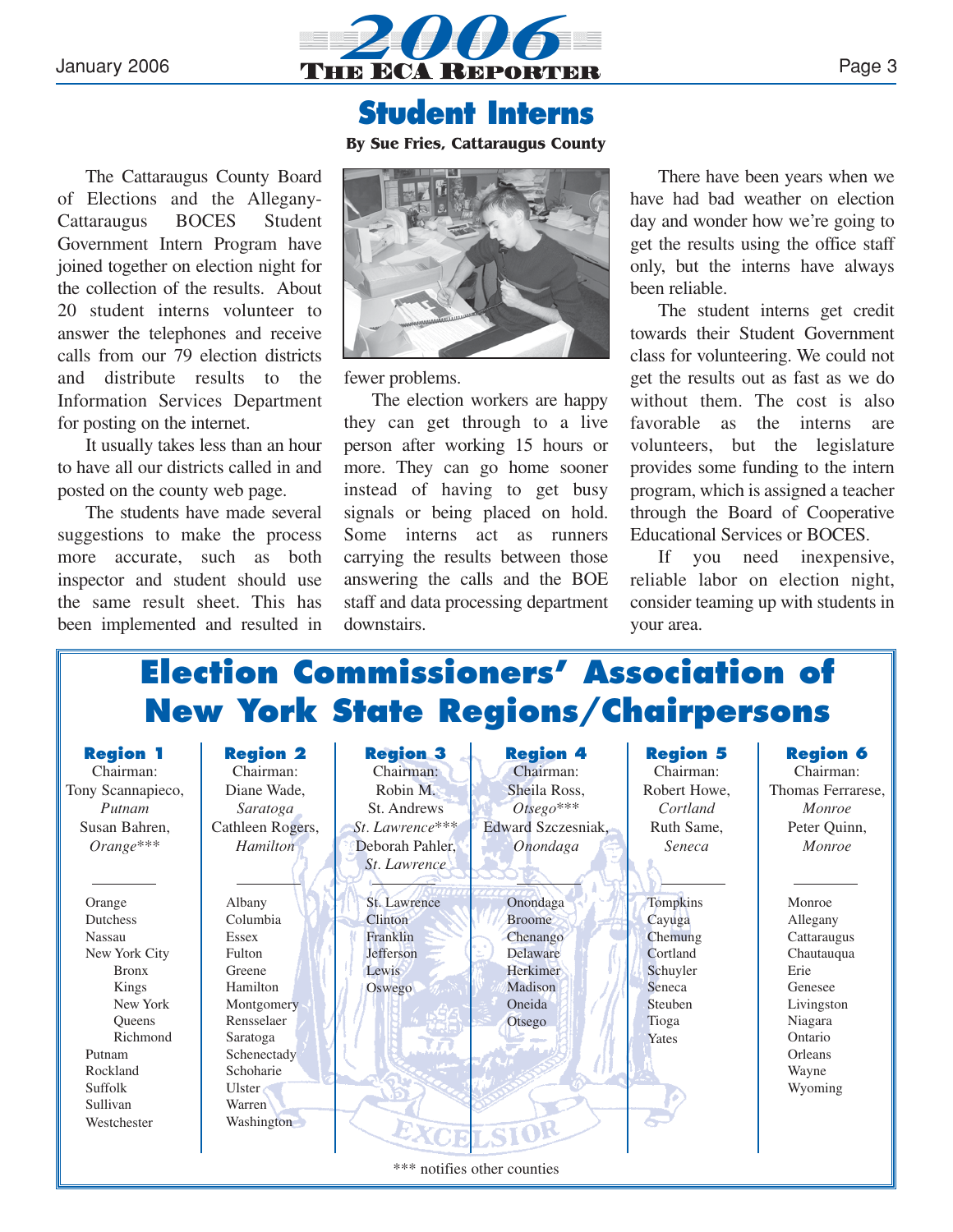

## **Computer Crash**

#### **By Norm Green, Chautauqua County, 2nd Vice President**

The axiom about computers is that it's not *if* the computer is going to crash, but rather *when* the computer will crash.

We in the election business only hope that the computer crash doesn't come on election night, election eve or, for that matter, any time in or around any election.

Unfortunately for the Chautauqua County Board of Elections, we had our computer crash on September 13, 2005– Primary Election night. And worse yet, the crash took place on our internet web site that was reporting the election night results.

It was awful, and it was a mess!

Regrettably, while we had the results absolutely correct at the Board of Elections on our internal election tabulation program, our election night website www.votechautauqua.com was having a translation problem and was misreporting results for a Republican primary.

Our local cable news channel was reporting a big upset in the Republican race for district attorney, and one local radio station was calling the result "unbelievable."

Since we first started publishing the results on the web site in 2000, the local media has become very reliant on our website election night numbers. As a matter of fact, they depend on the unofficial results that we provide. The days of reporters hanging around outside of our elections office seem a distant memory.

The truth was that we anticipated the September Primary night disaster, and we planned for it, while hoping it would never happen. While we did not have the plan on paper, we had talked out the big crash and knew where we were headed on that night.

First call was to our webmaster and then our information services technician. All were working off site from the county seat campus. While beads of perspiration were streaming down our faces, (no, make that *sweat*), we kept our cool and went to work to determine if we could correct what was immediately wrong.

We could not!

First action was to turn off the live file feed to the web site, and we then relayed the grand total results manually to our webmaster for his manual posting to the website. Sometime after 10:30 p.m. we had the fully correct results on the web. While the web results were missing the usual detail, it was now precise and correct.

In the meantime, we contacted the two local daily morning newspapers to report that the website was wrong. They patiently waited and correctly reported the results in their a.m. editions. Unfortunately, the local stringer for the Buffalo News had an early deadline for his morning newspaper. Thus, the winning candidate had a Harry S. Truman "Dewey Wins!" article for his scrapbook, and the losing candidate had an article about what could've been. The local radio stations had it right for the 11 p.m. news. Lamentably, the local cable television reporter was long

finished with his election night special when he found out about our goof, and several months later is still a little miffed with us.

There is a moral to this story. Yes, things will go wrong, and yes, those of us in the elections business need to have a disaster plan in place for every eventuality. However, just because technology failed us one time on one night, (due ultimately to a series of human errors not worth rehashing), we still must trust technology. We can't go backwards, nor do we want to. Certainly the media which depends on us for the election night news does not want to see us go backwards to the days when final results came long after midnight and were reported on tear sheets hung in the county office building hallway.

In 2006, we will have a lot of technology issues to face with the implementation of the Help America Vote Act. There are many who do not trust any new technology. Our duty as Election Commissioners is to be prepared to stand fast as we each take New York State elections forward into the  $21<sup>st</sup>$ century.

Finally, I proudly report that the Jamestown Post-Journal gave the Chautauqua County Board of Elections a thumbs up on their editorial page for our excellent election night reporting on our website following the November 8<sup>th</sup> General Election.

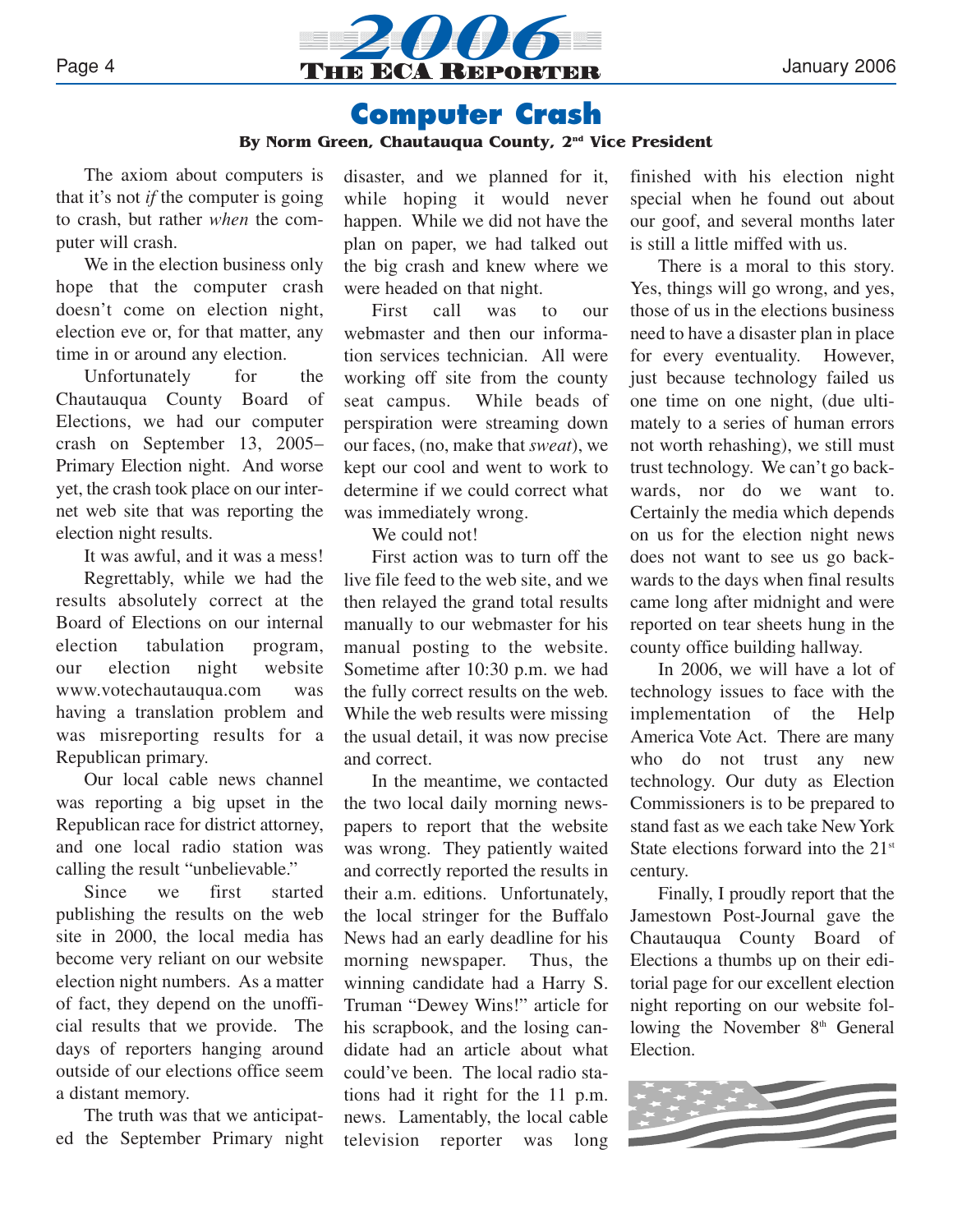

## **Where Does The Day Go???**

#### **By Carolee Sunderland, Westchester County**



The election time of the year is becoming an all year around affair. Still, particularly from September to November, all Commissioners ask the same question – Where does the day go? It seems it was only 9 a.m. a short time ago. It is now 6 p.m. or later and I haven't even had lunch! Murphy's Law is exemplified at least once a day. This is on top of phone calls from candidates, leaders, clerks, candidates, voters, county attorneys, budget analyst, candidates, campaign managers, media/reporters and more candidates.

You have given an "OK" to all of the candidates' names for the ballots, all changes in materials to be

used at the election that have a date correction are complete, and you have signed off on next year's budget. At least three staff members have complained about — you name it. Maintenance came and explained why the bathrooms are a problem in the building, and you still had time (HA, HA) to look up past election information for some of those earlier phone calls we talked about. Don't forget the meetings with county officials, U.S. Justice Department and outside groups to continue to discuss HAVA and the WHEN, HOW and WHERE of it.

There is always that short time frame between the Primary Election and the General Election. Staff members are working on double jobs, early mornings and late nights to prepare and send out ALL voting materials for ALL of the districts in your county. (The ALL will be good for another article in the future!) If we are lucky, we get to either do an Inspector Training

Class, attend a meeting or go to a function after having had lunch at 6 p.m. Where does that time go?

After getting home, well after the normal dinner hour, which you probably have not had, it is now time to look through your personal mail, see what your appointments are for tomorrow, and check your answering machine, knowing you have to return those calls. Now you say to yourself (and sometimes out loud) "who could be calling now?" You have spoken to everyone who called during the day. These are new calls: your children, dentist, friends who are not "in" the elections time cycle.

However, don't hit the delete button on the answering machine just yet. You still have to return new calls to — SEE FIRST PARAGRAPH, LAST SENTENCE! I thought I answered all their questions during the day.

WHERE DOES THAT DAY GO?

## **Statewide Voter Registration Database By Thomas F. Turco, Ulster County, 1st Vice President**

Could it be, something positive regarding the Help America Vote Act (HAVA)?

As we all know, the implementation of HAVA has been anything but smooth in New York State. The delay in implementation, with the possible loss of federal funds; mandatory machine re-placement, which many in New York State think is unnecessary; budget increases, and who shall pay; machine certification, purchase, delivery, education, and training; not much positive

has been expressed regarding HAVA.

The Statewide Voter Registration Database (Database) could reverse the trend. The Database, as you know, will provide removal of duplicate records, more accurate registration totals, elimination of duplicate voting, and offer the opportunity for voters transferring within the State an efficient transition as to not jeopardize their right to vote. A number of issues brought before the courts this past election here in Ulster County would have been eliminated with an operational Database.

The Database will not meet the January 1, 2006 deadline. No miracle here, Virginia. However, the project has made tremendous progress. Led by the State Board of Elections, under the guidance of George Stanton, the Gartner group, our independent consultant, and input from the Advisory Committee and each County, we are pursuing a model that could have a system up and *(Continued on next page)*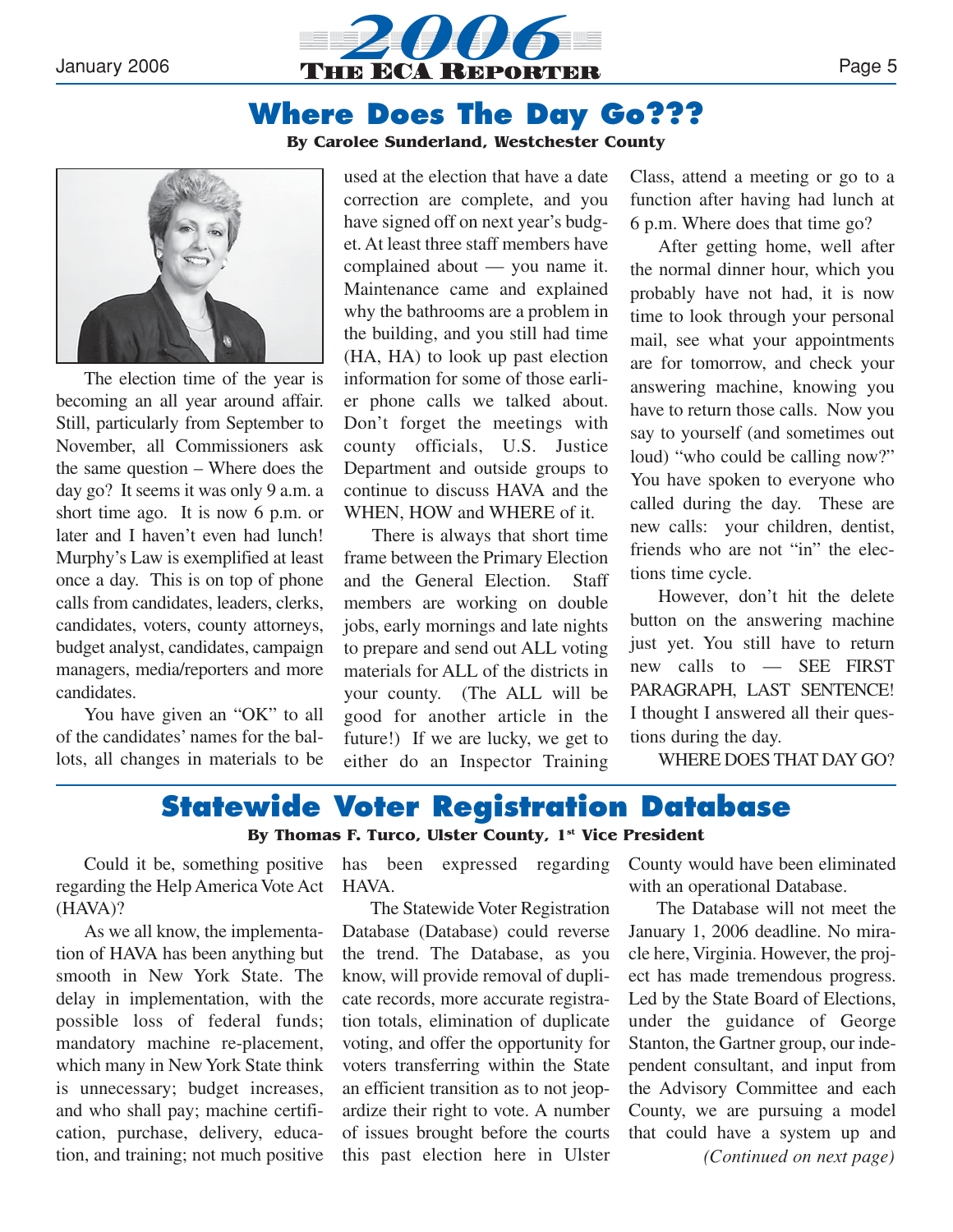

## **Getting Ready For Consolidation in Onondaga County**

**By Helen Kiggins, Onondaga County, 3rd Vice President**

Our budget needed to be submitted to the County Executive in early June. As you all know, the state did not adopt any HAVA implementing legislation until mid-June. We were able to get an extension and submitted our best estimate budget in late June. We began working with the budget department on a number of issues. What do we pay inspectors, custodians and technicians? Where are we going to house the voting machines? Is the County going to charge back the 19 towns and the City of Syracuse for election costs? What are we going to do with the lever machines we are going to own on January 15, 2006? Who is going to train the inspectors and the public on the new voting system? What new voting system is best for the County?

We were able to resolve a number of issues. We agreed on a salary for inspectors, technicians and custodians and a fee for polling places. We determined that HAVA money would pay for people to train inspectors and the public and came up with a fee to pay them. The county legislature decided NOT to charge any election costs to the 20 municipalities in the County.

The County Executive's office decided this project was too much for our department to take on and assigned us a project manager. Our project manager coordinates our needs with other county departments. He worked with the facilities department, and they found us County-owned space to house the new voting machines. This space needs to be renovated, and our project manager is overseeing this task.

We have contacted the 20 municipalities in Onondaga County and asked them to do a number of things. First, we asked them to keep the lever machines where they are (in case we need them next year). Second, we asked that they strip the front of the machines and zero out the backs before we take ownership in January. Third, we asked for a list of polling sites with contacts.

We are currently working with a disability advocacy group to determine the accessibility of existing polling sites. Our intention is to keep the good sites and eliminate the ones that have problems. We also plan on eliminating standalone polling sites. We would like each location to house at least two election districts. This would allow us to share poll workers and voting machines and would be easier on technicians on election days.

What we have found is that every time we answer one question, we discover two or three more. This is a true learning experience for our staff (which remains the same size and at the same salaries). Our goal is to be able to look back at 2006 and say we did the best job that we could. With a lot of hard work and luck – such as early voting machine certification – we will be successful.

## **Commissioner Kellner Named to State Board**

Governor Pataki has appointed Douglas A. Kellner (D-New York County) as one of the four commissioners of the New York State Board of Elections on the recommendation of Assembly Speaker Sheldon Silver and Senate Minority Leader David Patterson.

"I hope that you will save my e-mail address and that you will feel free to share all of your thoughts and ideas regarding the State Board," said Kellner. "I served as the Manhattan Democratic Commissioner on the New York City Board of Elections since 1993, and I have learned how important it is for the State Board to work with and respond to the county commissioners who are responsible for actually running our elections. I look forward to working with you."

Kellner's email address is: dak@khgflaw.com

## **Statewide Voter Registration Database (continued)**

running by September 2006. The model is patterned after a Database implemented in the state of Washington. Washington's process and requirements are very similar to New York. This model, due to the before-mentioned similarity, will also help us financially.

Stay tuned for further progress. I hope everyone had a relaxing Holiday season. The year 2006 will be a very challenging, and hopefully, rewarding year for us all.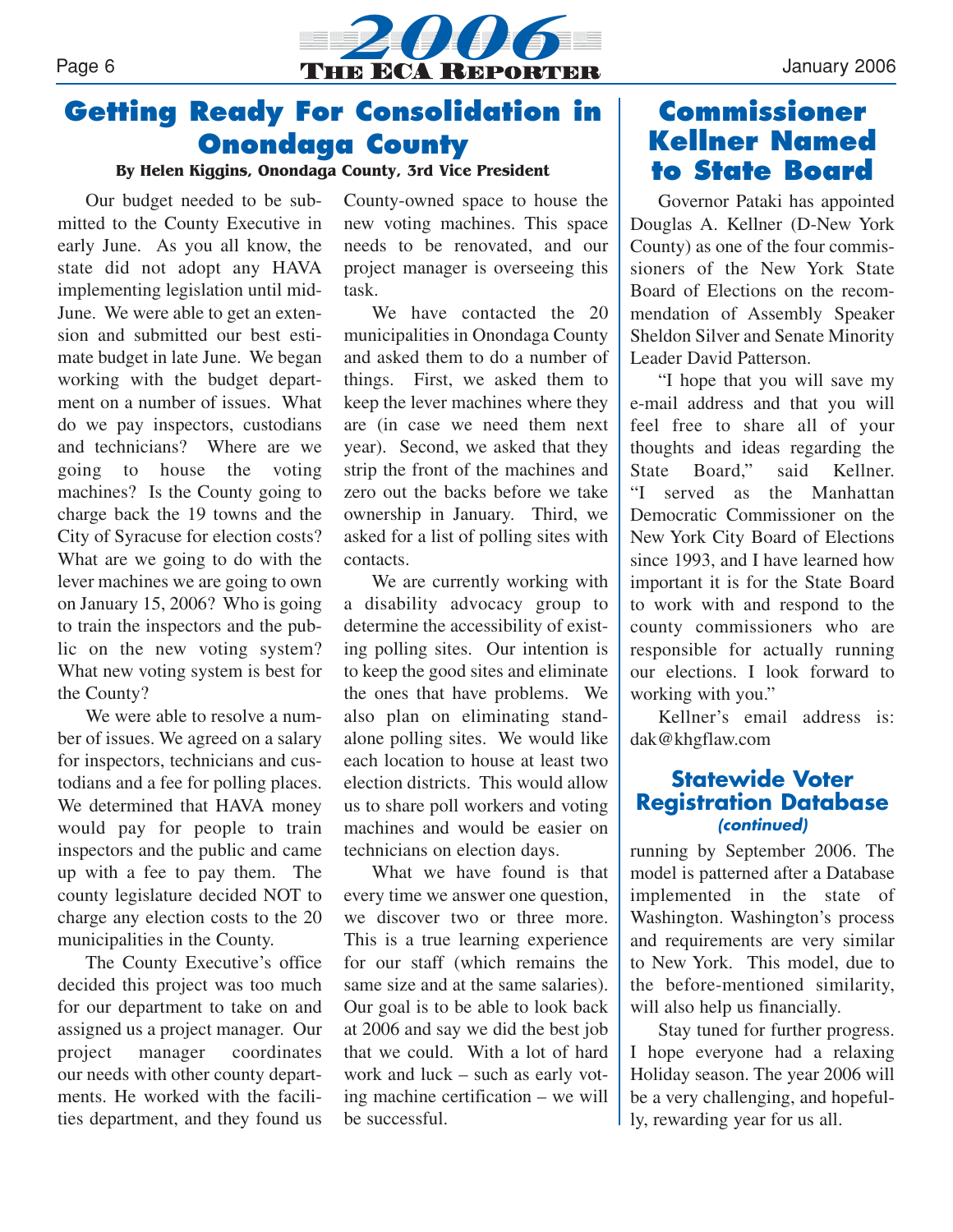

## **ELECTION COMMISSIONERS' ASSOCIATION OFFICERS JUNE 2005-2006**

| <b>Office</b><br><b>President</b>                       | <b>Name</b><br><b>Thomas Burke</b>                                                                                                                                                                                                                                                                                                                                                                            | County<br><b>Greene</b>                                                     | Phone #<br>518-719-3545                                                                                                                                                                                                                                                                                                                     | $Fax \#$<br>518-719-3784                                                                                                                                                                                                             |  |  |  |
|---------------------------------------------------------|---------------------------------------------------------------------------------------------------------------------------------------------------------------------------------------------------------------------------------------------------------------------------------------------------------------------------------------------------------------------------------------------------------------|-----------------------------------------------------------------------------|---------------------------------------------------------------------------------------------------------------------------------------------------------------------------------------------------------------------------------------------------------------------------------------------------------------------------------------------|--------------------------------------------------------------------------------------------------------------------------------------------------------------------------------------------------------------------------------------|--|--|--|
| 1 <sup>st</sup> Vice President                          | <b>Thomas Turco</b>                                                                                                                                                                                                                                                                                                                                                                                           | <b>Ulster</b>                                                               | 845-334-5470                                                                                                                                                                                                                                                                                                                                | 845-334-5434                                                                                                                                                                                                                         |  |  |  |
| 2 <sup>nd</sup> Vice President                          | <b>Norman Green</b>                                                                                                                                                                                                                                                                                                                                                                                           |                                                                             | 716-753-4580                                                                                                                                                                                                                                                                                                                                | 716-753-4111                                                                                                                                                                                                                         |  |  |  |
| 3 <sup>rd</sup> Vice President                          |                                                                                                                                                                                                                                                                                                                                                                                                               |                                                                             | 315-435-3312                                                                                                                                                                                                                                                                                                                                |                                                                                                                                                                                                                                      |  |  |  |
| Secretary/Treasurer                                     | <b>Helen Kiggins</b><br><b>William Fruci</b>                                                                                                                                                                                                                                                                                                                                                                  | Onondaga<br><b>Saratoga</b>                                                 | 518-885-2249                                                                                                                                                                                                                                                                                                                                | 315-435-8451<br>518-884-4751                                                                                                                                                                                                         |  |  |  |
| <b>Executive Committee</b>                              |                                                                                                                                                                                                                                                                                                                                                                                                               |                                                                             |                                                                                                                                                                                                                                                                                                                                             |                                                                                                                                                                                                                                      |  |  |  |
|                                                         | Ralph M. Mohr, Chairman<br>Carolee Sunderland, Vice-Chair<br>Sue A. Fries<br>Elizabeth Cree<br>Robert C. Howe                                                                                                                                                                                                                                                                                                 | Erie<br>Westchester<br>Cattaraugus<br>Tompkins<br>Cortland                  | 716-858-8891<br>914-995-5703<br>716-938-9111x2405<br>607-274-5522<br>607-753-5032                                                                                                                                                                                                                                                           | 716-858-8282<br>914-995-3190<br>716-938-6347<br>607-274-5533<br>607-758-5513                                                                                                                                                         |  |  |  |
|                                                         | Donald Wart<br>Susan Bahren<br>Laura Costello<br>Stephen DeWitt<br>Thomas Ferrarese<br>William Montfort<br>Janette Gadson                                                                                                                                                                                                                                                                                     | Oswego<br>Orange<br>Madison<br>Tompkins<br>Monroe<br>Warren<br><b>Kings</b> | 315-349-8351<br>845-291-2440<br>315-366-2231<br>607-274-5521<br>585-428-4550<br>518-761-6456<br>718-797-8800                                                                                                                                                                                                                                | 315-349-8357<br>845-291-2437<br>315-366-2532<br>607-274-5533<br>585-428-2590<br>518-761-6480<br>718-834-9215                                                                                                                         |  |  |  |
| <b>Legislative Committee</b>                            |                                                                                                                                                                                                                                                                                                                                                                                                               |                                                                             |                                                                                                                                                                                                                                                                                                                                             |                                                                                                                                                                                                                                      |  |  |  |
|                                                         | William Scriber, Chairman<br>Douglas Kellner, Vice-Chair<br>Marilyn Cornell<br>Cathleen Rogers<br>Nancy Smith<br>Fran Knapp<br>Mary Beth Casey<br>John Graziano<br>Nancy Mottola-Schacher<br>Michael Northrup<br>Scott Kiedrowski<br>Lewis Wilson<br><b>Program Committee</b><br><b>Ruth Same, Chairman</b><br>Deborah Pahler<br>Diane Wade<br>Ralph Mohr<br>George Gonzalez<br>Susan Guenther<br>Mary O'Dell |                                                                             | 315-349-8350<br>212-886-2100<br>518-736-5526<br>518-548-4684<br>716-438-4040<br>845-486-2473<br>518-761-6456<br>518-487-5060<br>718-797-8800<br>585-396-4005<br>716-438-4040<br>518-295-8326<br><b>Caucus Chairman</b><br>Republican-Anthony Scannapieco, Jr.<br>Phone 845-278-8886<br><b>Democratic-Robert Brehm</b><br>Phone 518-377-2469 | 315-349-8357<br>646-638-2047<br>518-736-1612<br>518-548-6345<br>716-438-4054<br>845-486-2483<br>518-761-6480<br>518-487-5077<br>718-522-6227<br>585-393-2941<br>716-438-4054<br>518-295-8419<br>Fax 845-278-6798<br>Fax 518-377-2716 |  |  |  |
|                                                         | Vacancy-R                                                                                                                                                                                                                                                                                                                                                                                                     | Chemung                                                                     |                                                                                                                                                                                                                                                                                                                                             | <b>ECA Reporter, Editor</b><br>Kevin Burleson Cattaraugus 716-938-9111                                                                                                                                                               |  |  |  |
| <b>Historian Committee</b><br><b>Web Page Committee</b> | Susan Bahren<br>Carolee Sunderland<br>Joan Silvestri<br>Michael Northrup                                                                                                                                                                                                                                                                                                                                      | Orange<br>Westchester<br>Rockland<br>Ontario                                | <b>ECA Reporter Publisher</b><br>Phoenix Graphics<br>Skip DeBiase<br>Phone 800-262-3202                                                                                                                                                                                                                                                     |                                                                                                                                                                                                                                      |  |  |  |
| <b>By-Laws Committee</b>                                | Elaine McLear<br>Thomas Paolangeli<br>Mary Beth Casey, Chairman<br>Scott Kiedrowski<br>Robin St. Andrews<br>Patricia Haley                                                                                                                                                                                                                                                                                    | Lewis<br>Tompkins<br>Warren<br>Niagara<br>St. Lawrence<br>Washington        |                                                                                                                                                                                                                                                                                                                                             |                                                                                                                                                                                                                                      |  |  |  |